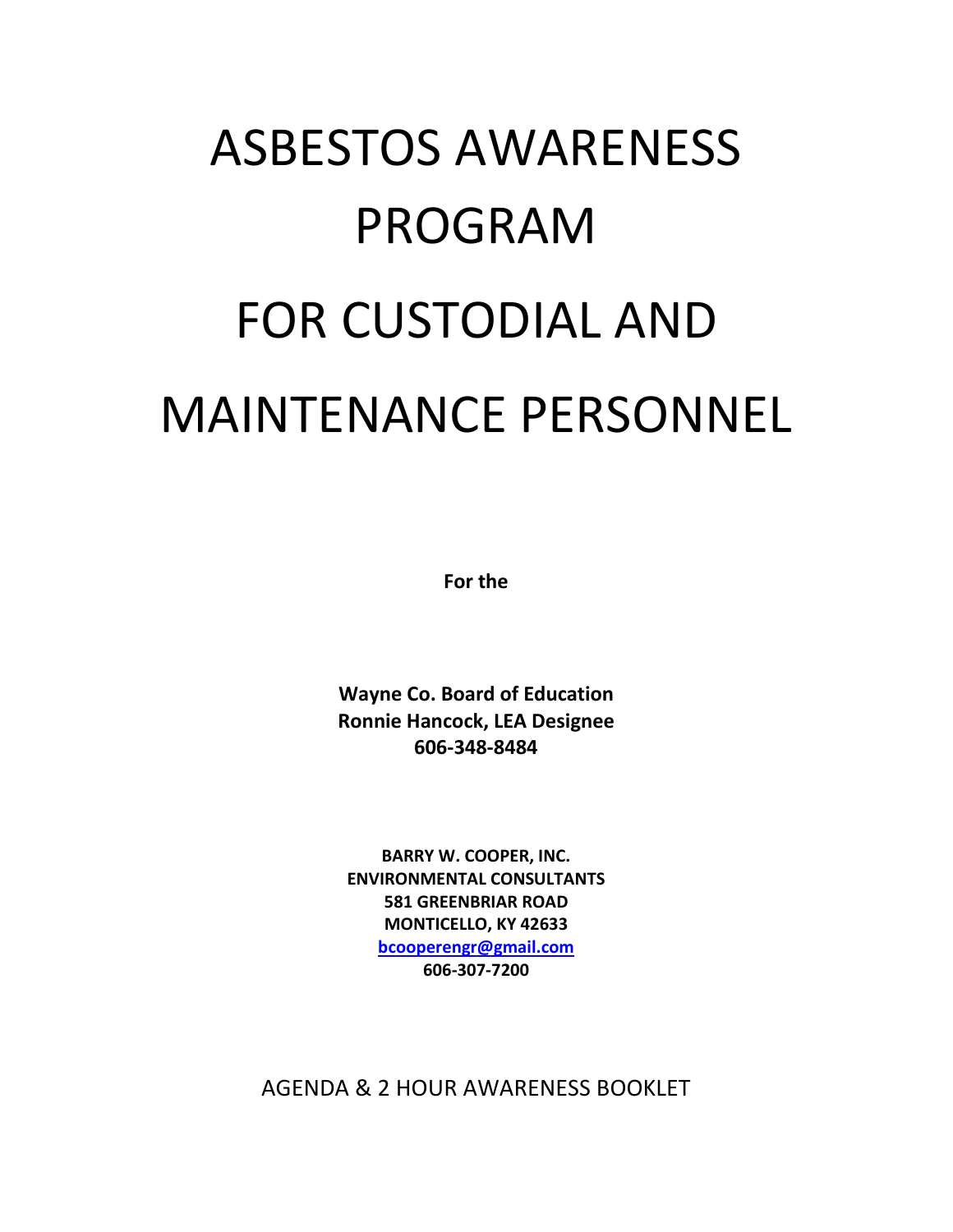#### *ASBESTOS AWARENESS TRAINING PROGRAM AGENDA*

#### **ASBESTOS MANAGEMENT PLAN LOCATION & REVIEW……………………………………………………..30 MINUTES**

- Review of the Asbestos Awareness Program BOOKLET
- Description of Handout-materials prepared by LEA Designee
- Description of complete two-hour awareness program

#### **VIDEO PRESENTATION……………………………………………………………………………………………………...45 MINUTES**

- Information regarding asbestos and its various uses and forms
- Information on health effects associated with asbestos exposure
- Recognition of damage deterioration and delamination of asbestos containing materials
- How to avoid causing fiber release (inadvertent exposure)

#### **FACILITY SPECIFIC REVIEW WITH STAFF**

#### **…………………………………………………………………………….20 MINUTES**

- LEA Designee or trainer will review this portion prior to taking the quiz.
- Locations of known asbestos containing building materials throughout each building
- Discussion at each location of:
	- Type of material
	- Use
	- How to avoid exposure
	- Where to report damage

#### **QUESTIONS AND ANSWERS……………………………………………………………………………………………..25 MINUTES**

• Questions for review & Quiz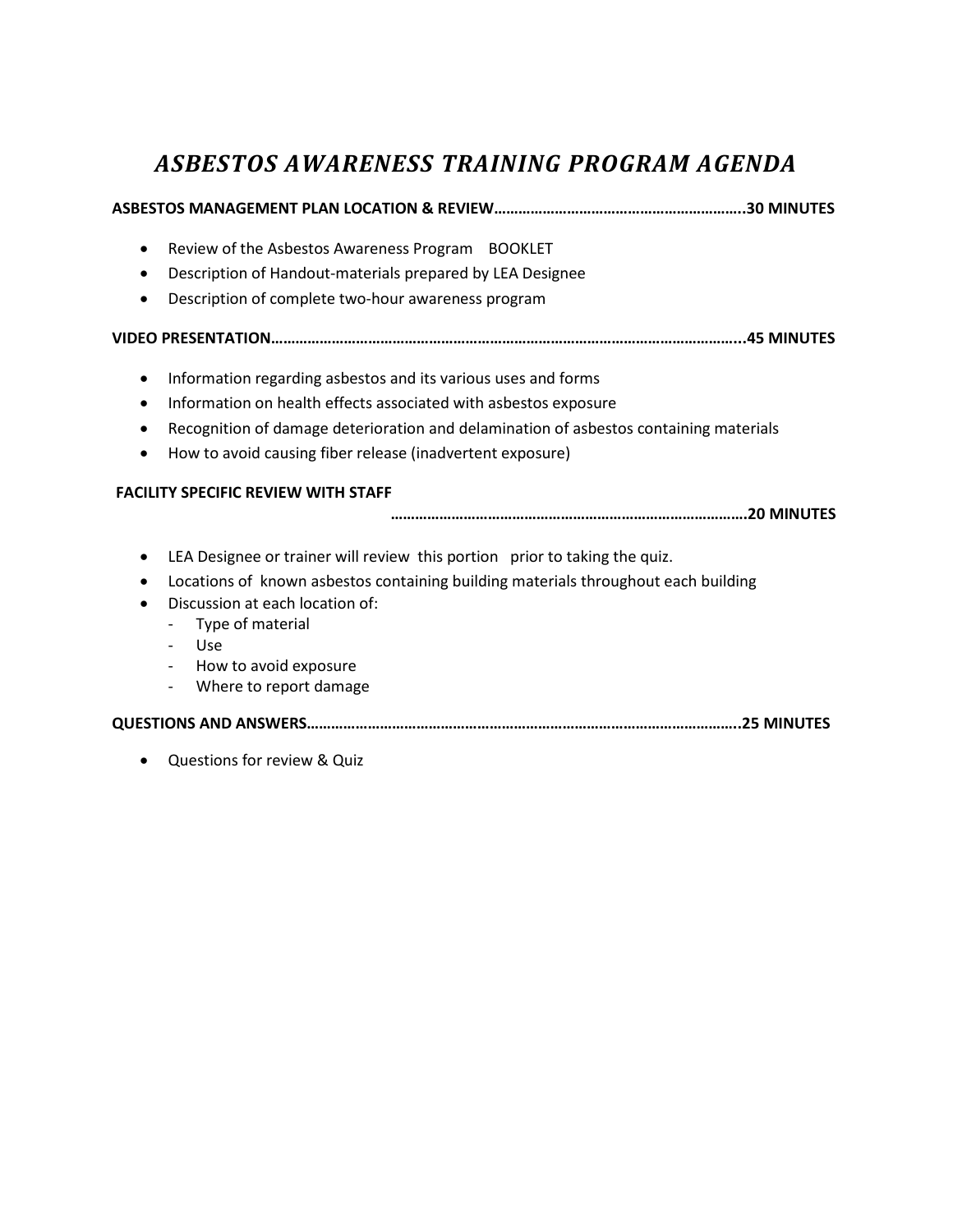## **I have never noticed any asbestos fibers in my building. Do I need to be aware of different cleaning methods simply because asbestos is present in my building?**

**A.**

**YES! Tile floors may contain asbestos. Other building materials may be disturbed by aggressive cleaning, waxing or buffing.**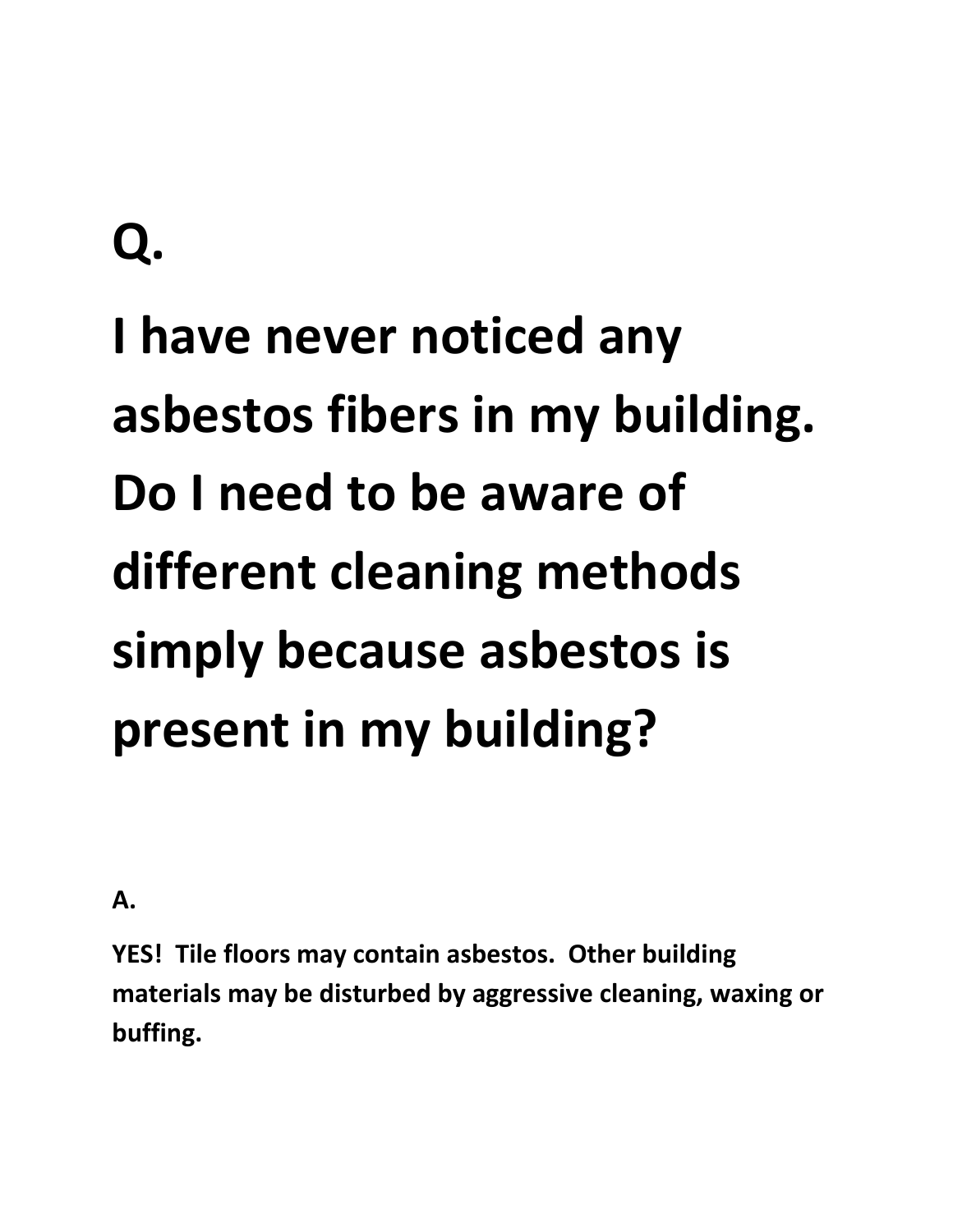# **Q. Are all types of asbestos materials equally dangerous?**

**A.**

**NO. If asbestos fibers are tightly bound such as floor tile, loose fibers cannot be easily released from a material, asbestos exposure will be limited.**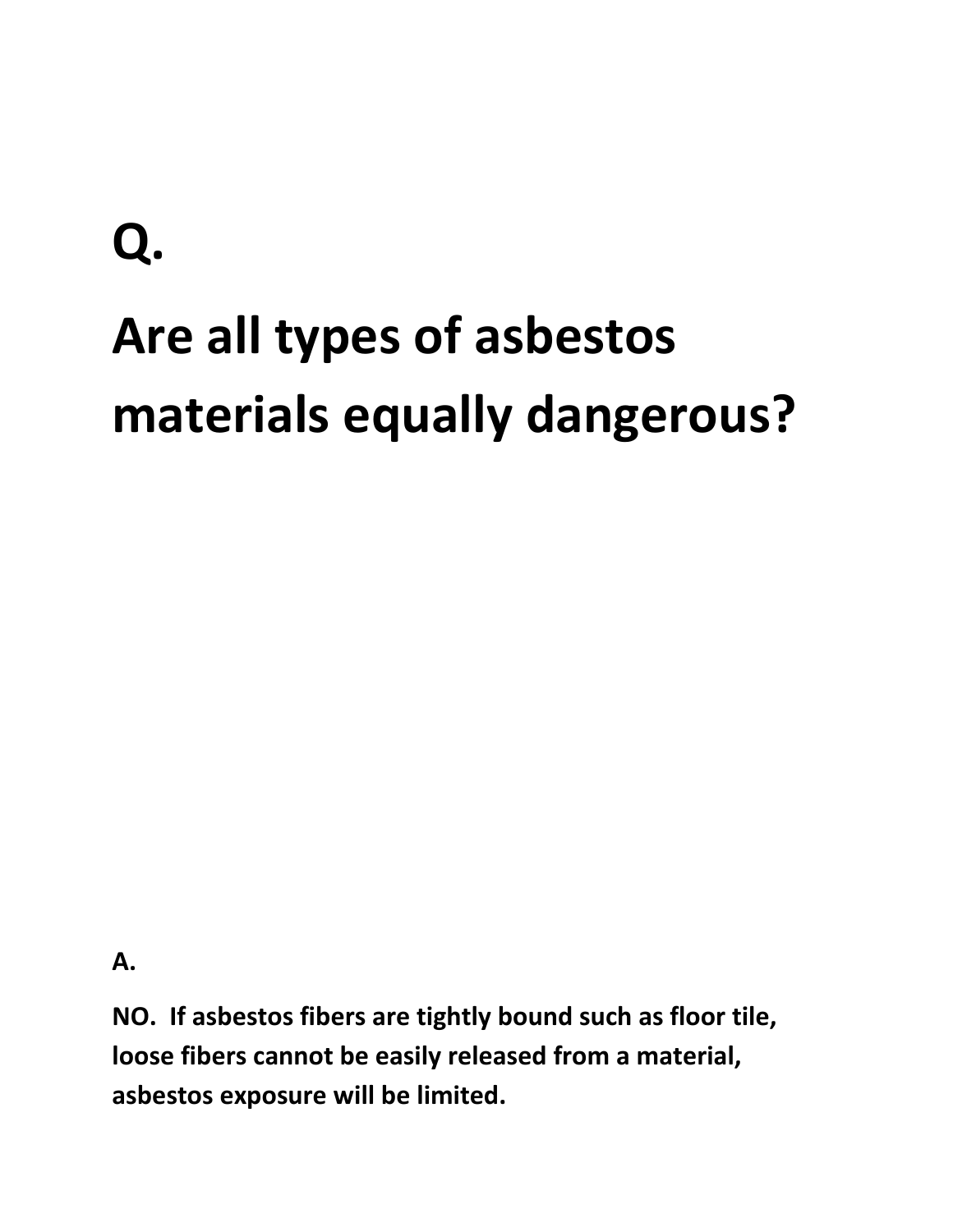## **Q. How can I prevent future fiber releases?**

**A.**

**Be aware of materials in your school that might contain asbestos.**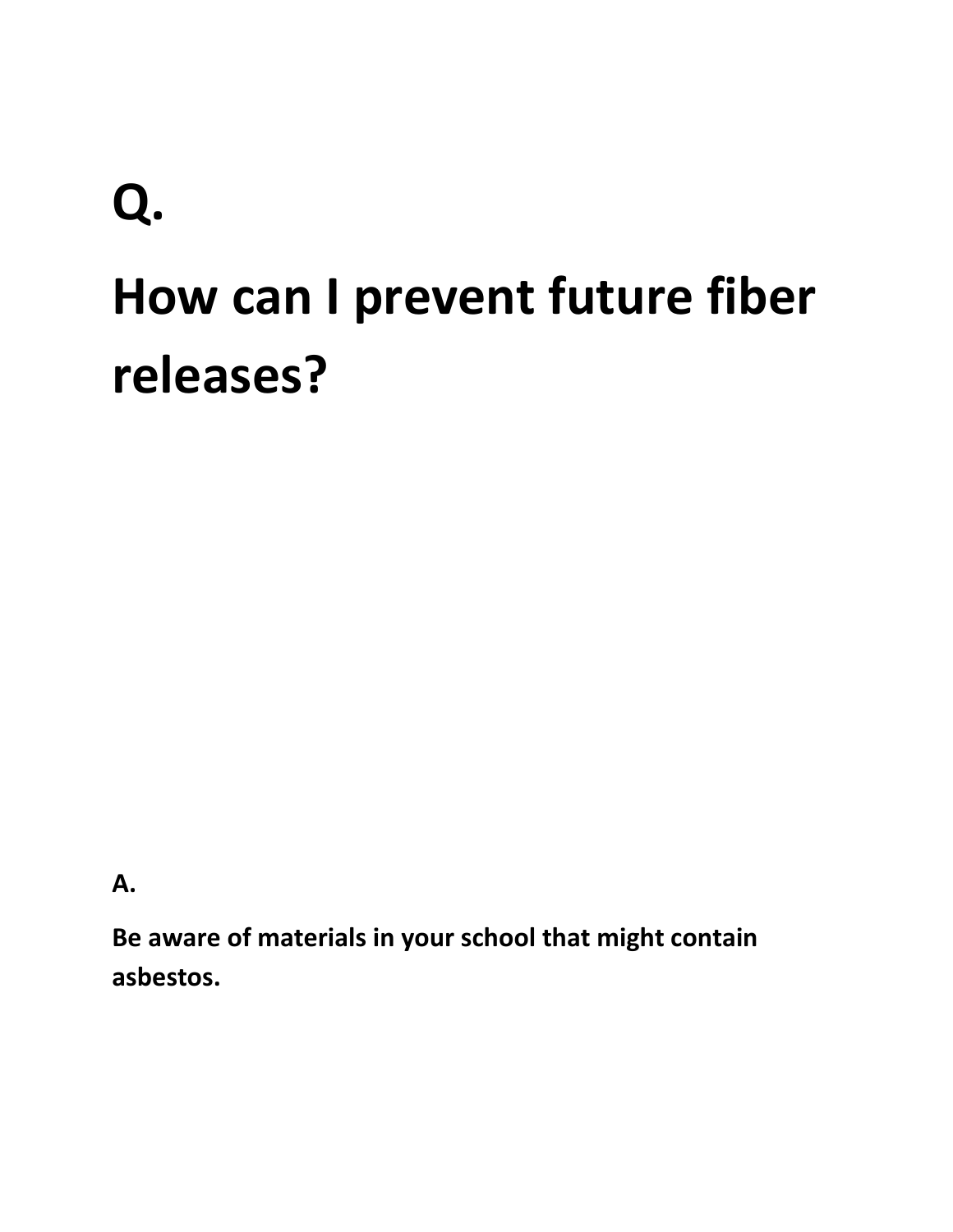## **What kinds of maintenance activities should I leave to individuals with more training?**

**A.**

**Any disturbance of asbestos containing building materials should be made by qualified, trained individuals only. This training is not sufficient to allow you to disturb or remove any asbestos containing building material.**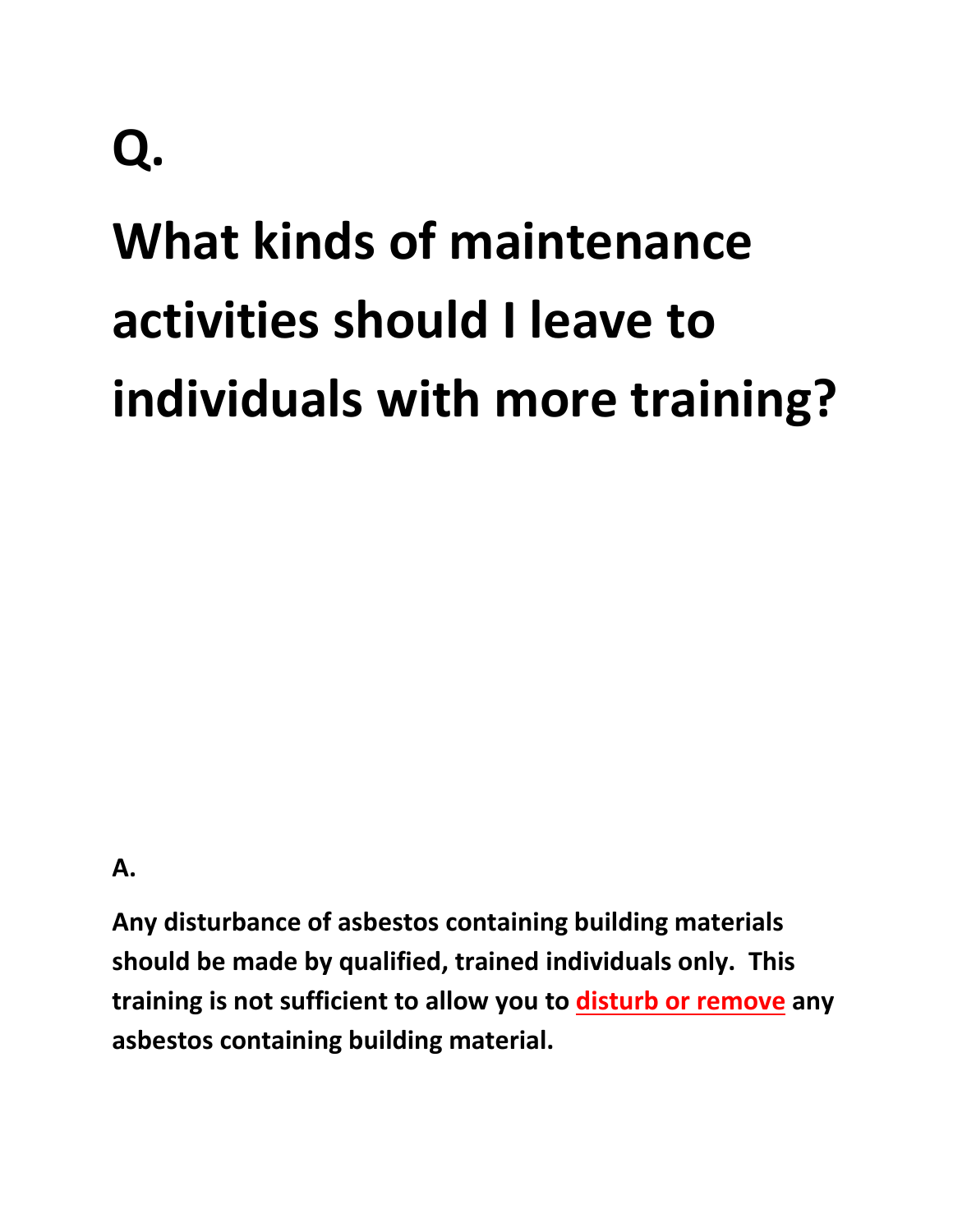## **What should I do if I notice such a dangerous situation developing?**

**A.**

**Do not try to correct the situation yourself, but you should take action. Notify the administrator in your school who will call Ronnie Hancock at 606-348-8484. If the administrator is not available call the school's designated person yourself.**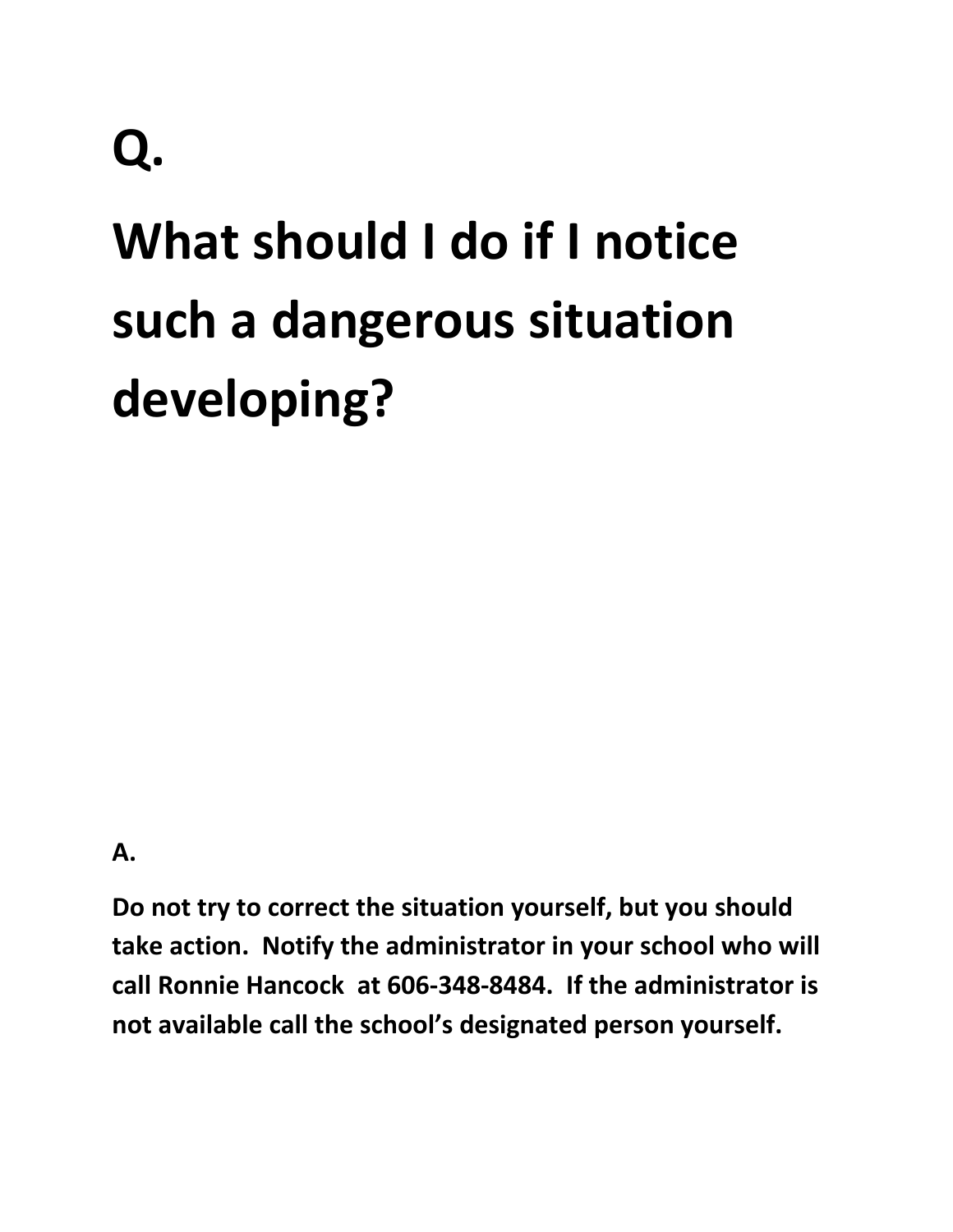## **Q. If asbestos is dangerous, why don't we just remove all the asbestos that's in our buildings?**

#### **A.**

**Very likely, the remaining asbestos in your school will not be disturbed until your building is renovated or demolished by trained individuals. It is often safer to allow the material to remain intact rather than disturb the asbestos.**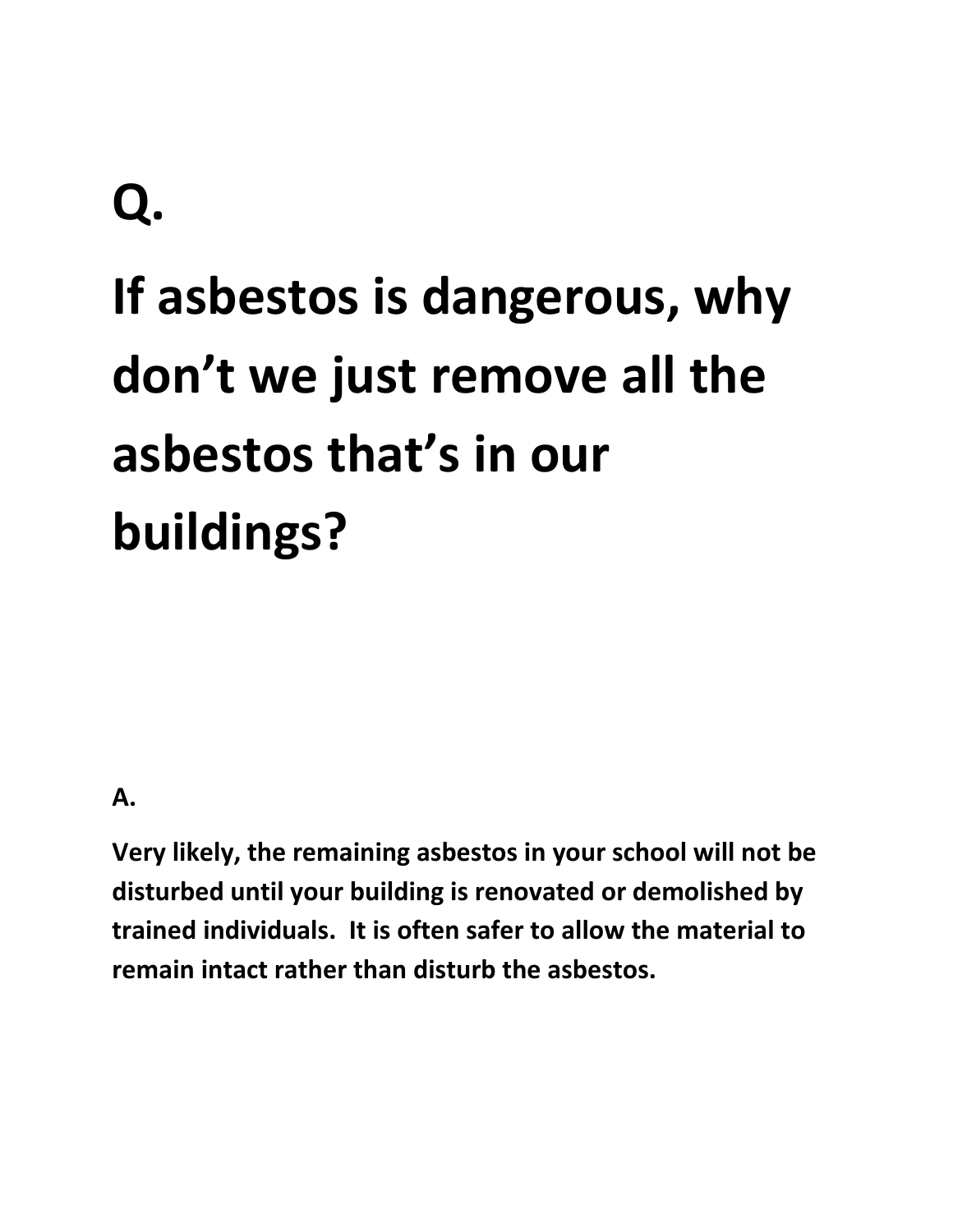## **How can I get more information about these matters?**

**A. Contact Ronnie Hancock, LEA Designee for asbestos in this school** 

**Or**

**Barry W. Cooper, Inc.**

**Environmental Consultants**

**Barry W. Cooper, President**

**606-307-7200**

**(Indicate what facility you work at, all contacts are held confidential)**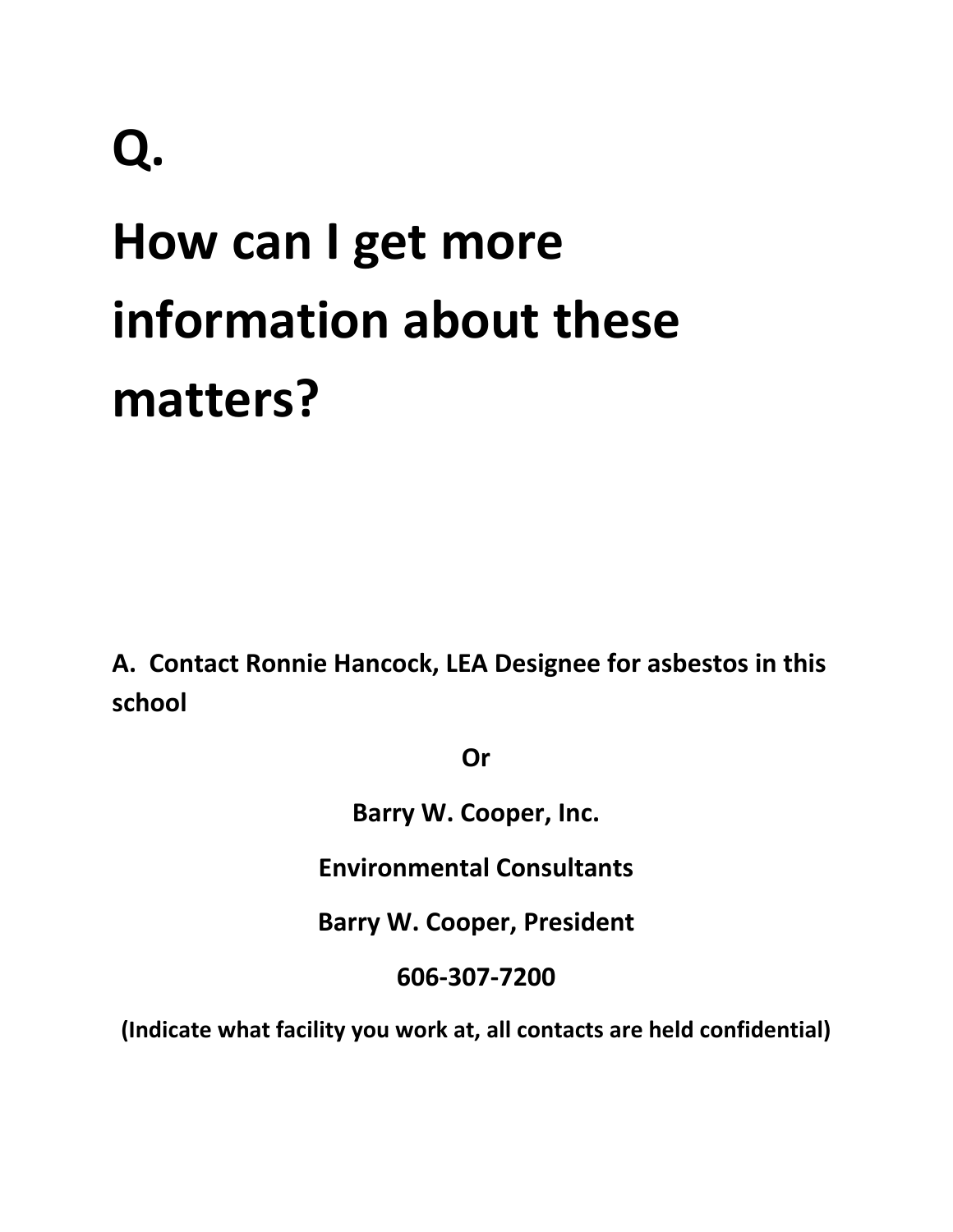# **Q. How will I know if particular material in my building contains asbestos?**

**A.**

**The Asbestos Management Plan in the Administrative office in your school identifies all known asbestos containing materials. IF IN DOUBT, ASK! Call the designated person at 606-348-8484.**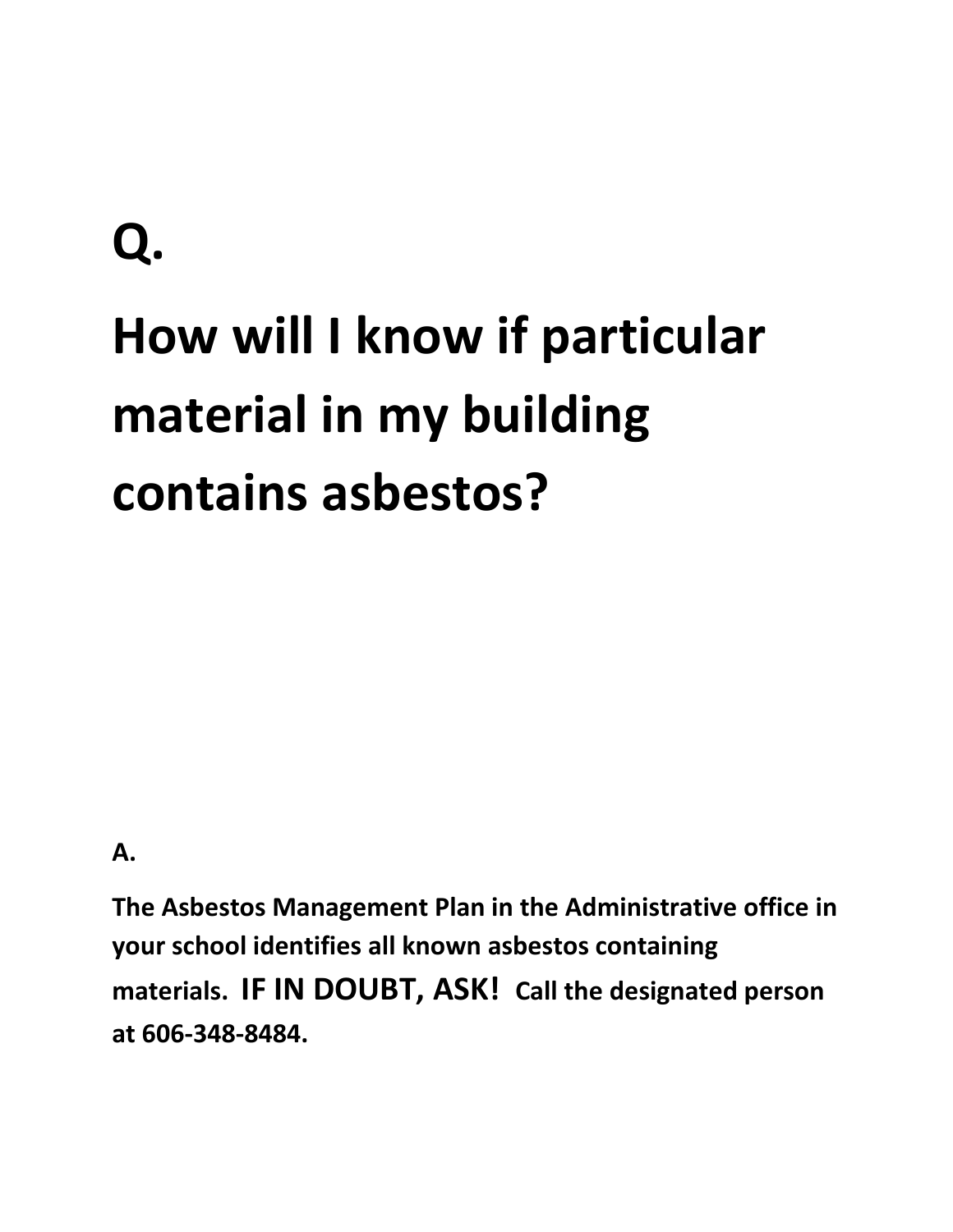# **Q. My job never involves working with asbestos. Do I still need this course?**

**A.**

**YES. Present environmental regulations require custodians or maintenance staff who work in school buildings that contain asbestos to be trained in this manner whether the asbestos is accessible or not.**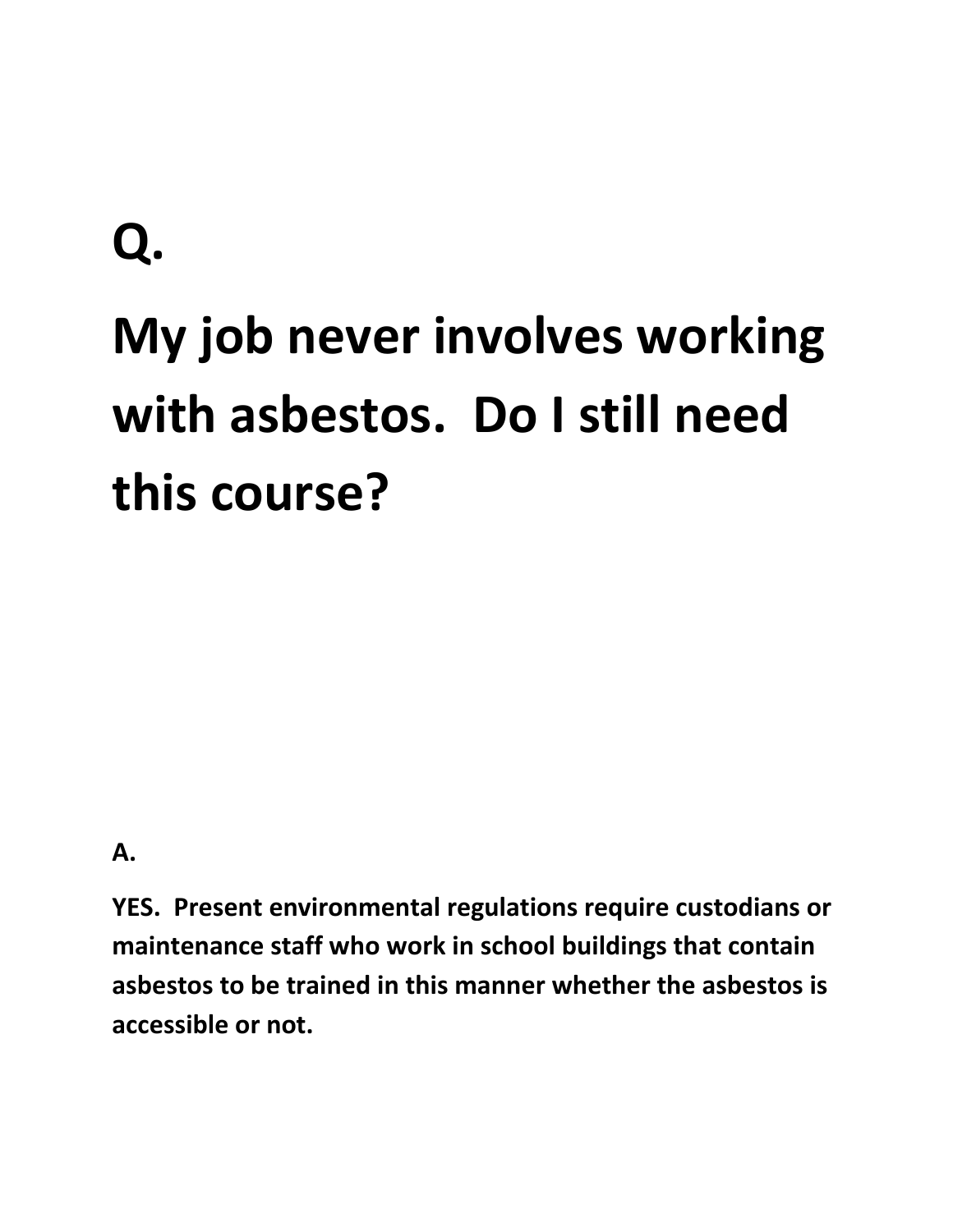## **What specific changes in cleaning methods are recommended if asbestos is present in the materials being cleaned?**

**A.**

**If there is any chance dust or debris is present which may contain asbestos, wet methods such as mopping or wet wiping will be preferred over dusting or dry wiping.**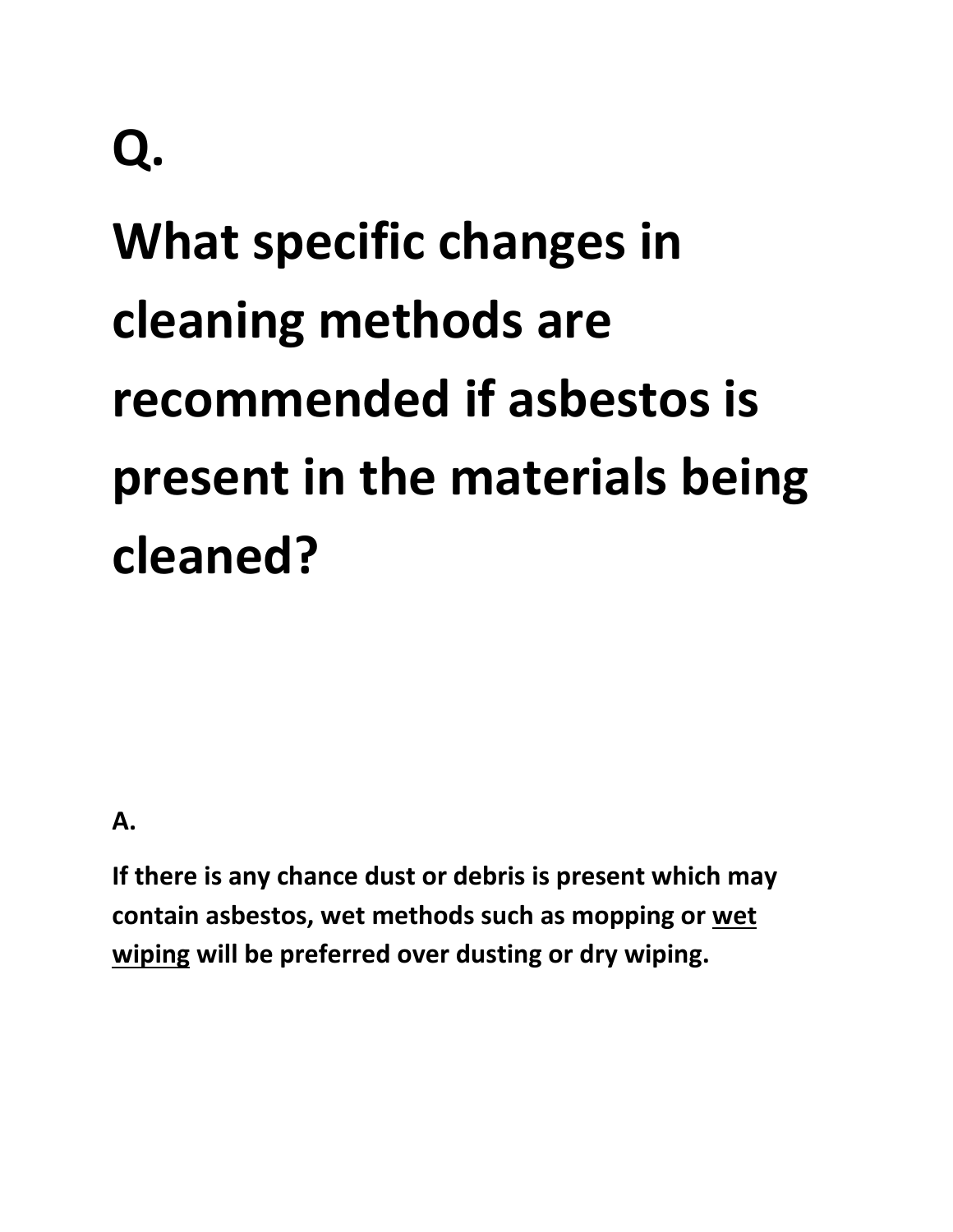## **Why should I be allowed to work in a school that contains asbestos?**

#### **A.**

**Even though asbestos materials may be present, Schools may be the least likely place to be exposed to asbestos fibers. Your school has been inspected and reinspected every 3 years since 1988 to identify possible sources of asbestos exposure. It is very likely that your school has less opportunity for asbestos exposure than the house you live in.** 

**Typical houses may contain asbestos as outlined in the diagram on the following sheet.**